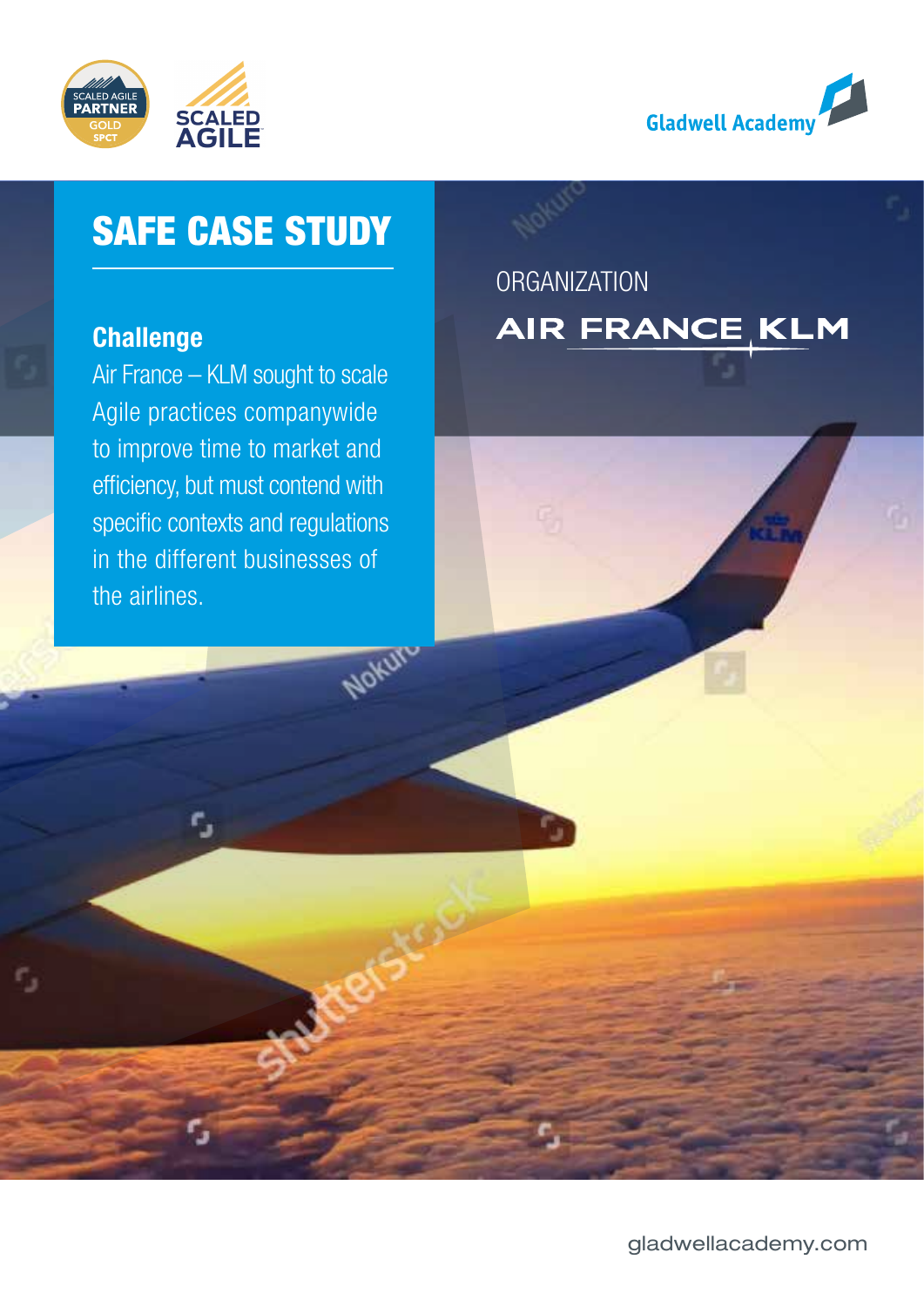**Organization** Air France – KLM

**Industry** Aviation

#### **Challenge**

- months compared to every six months previously
- Ð On average, SAFe teams release 20% more effectively than waterfall teams
- logistics market alone
- Ð On one offering, the company exceeded expectation by 25%
- $\triangleright$  Air France KLM is more intimate with its clients

Air France – KLM sought to scale Agile practices companywide to improve time to market and efficiency, but must contend with specific contexts and regulations in the different businesses of the airlines.

#### **Solutions**

SAFe®

#### **Results**

Ð SAFe teams released 17 times in the live environment in seven

Ð The company gained 20% market share in the small and medium

#### **Sharing Best Practices**

day one, make them part of the adoption," Moreau says. These

- Ð Focus on Transversal Topics for a sustainable adoption "From topics affect all domains.
- Ð Let domains and teams define objectives Teams are more committed and empowered if they set their own goals
- mean to have an Agile mindset?

Ð Train continuously – The Core Team regularly holds Agile Booster workshops to help with specific adoption challenges such as how to deal with conflicting priorities from both airlines, and what does it

## SAFE CASE STUDY

## **AIR FRANCE KLM**

**RULLULULU** 

# AN AGILE ADOPTION OF AGILE,

LEVERAGING SAFE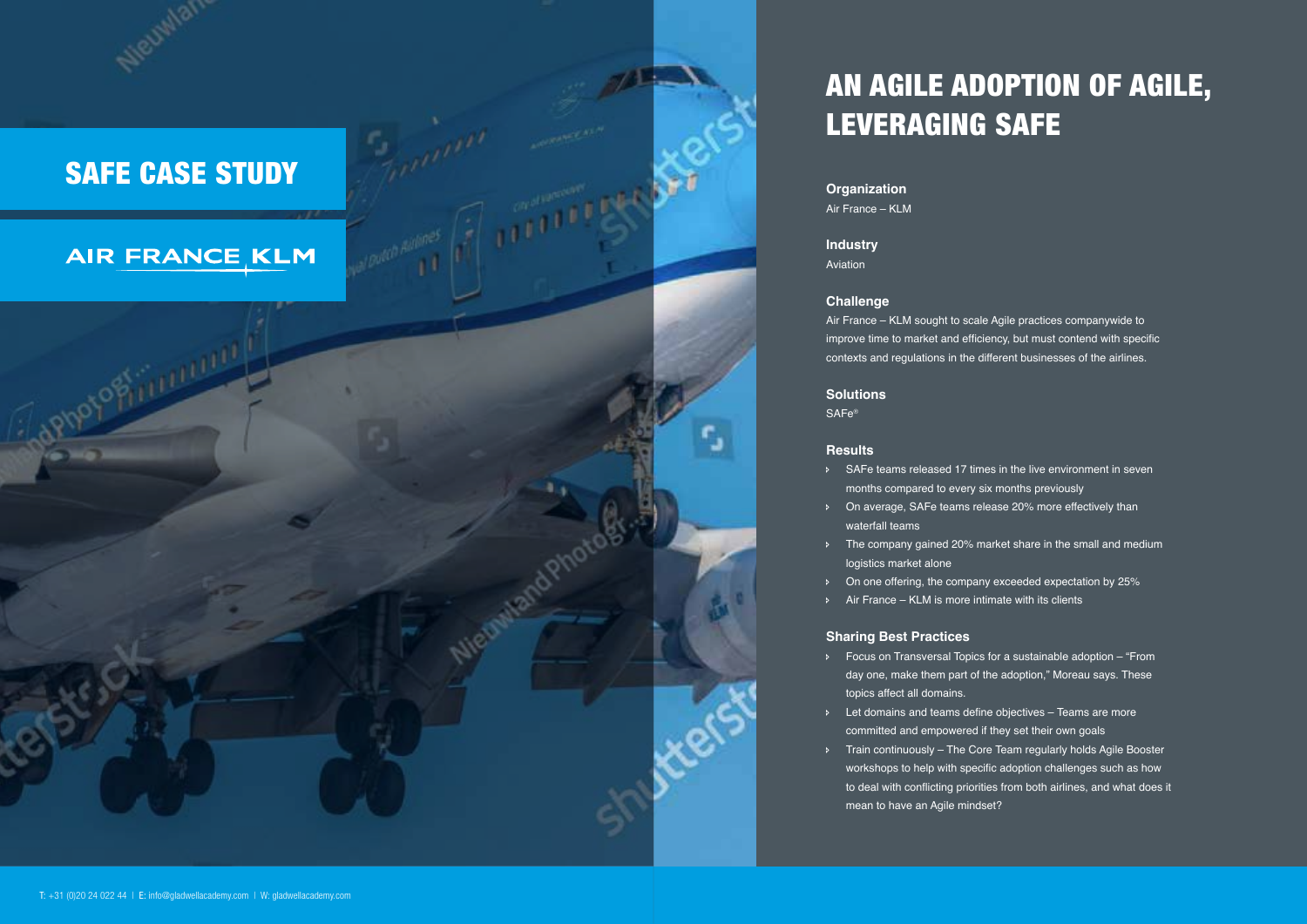"We wanted to experiment and demonstrate Agile principles and practices across domains. By empowering each business domain, acknowledging specific contexts in domains, fostering sharing, and 'try and learn,' SAFe has helped us get on the right track to success."



#### **Claire Charbit, Program Management NWOW #agile Adoption, Air France-KLM**

One of Europe's largest passenger airline groups, Air France – KLM operates up to 2,200 flights daily and carries over 93 million passengers annually. The company's five airlines— Air France, KLM Royal Dutch Airlines, Transavia, HOP! Air France and Joon—cover 320 destinations across 114 countries.

In a highly competitive industry, where information systems can be strategic competitive assets, Air France – KLM set out to reduce its time-to-market with business applications. To do so, the company decided to improve the business/IT collaboration by breaking down silos and expanding Lean-Agile practices.

"Before, in moving from waterfall to Agile, we were not able to make the leap on a broader scale," says Edwin Borst, Program Management NWOW #agile Adoption, Air France – KLM.

- Ð Empower each business domain via its own self-organized, multidisciplinary, "Agile adoption team"
- Ð Deliver the change in short cycles, enabling experimentation and quick adaptation
- Start small with minimum viable products (MVPs)
- Ð Share and learn from each others' domains
- Differentiate and adapt to each domain's specifications and context

Achieving its goals would require bringing together diverse cultures at French and Dutch offices, as well as contending with diverse contexts, operational constraints or regulations across the different business domains.

#### AN AGILE ADOPTION EMPOWERING BUSINESS DOMAINS AND TEAMS

After the successful launch of three ARTs in the Commercial Digital business domain in late summer 2016, the company decided to leverage this success and create a broader-scale adoption. Pieter Bootsma, Executive Vice-President Commercial Strategy at Air France – KLM, noted: "We can all benefit from Agile in the whole group and not only at Commercial Digital." So, in late 2016, the company chose to foster and accelerate the adoption and scaling of Agile practices.

Prior to launching the broad adoption, a small group of transformation leaders spent several months defining the scope of the deployment, the way the adoption would be conducted, and preparing for adoption on a larger scale. The leaders decided to adopt Lean-Agile principles and values in the way the program would be set up and run. The goal: demonstrate the mindset and practices, and see the benefits of this approach in a Change Management context.



#### *In late 2016, the company chose the Scaled Agile Framework® (SAFe®) to foster and accelerate the adoption and scaling of Agile practices across the various business domains.*

"In order to manage our Agile adoption program across 11 business domains within Air France – KLM, we formed an Agile Release Plane (ARP, modified to fit the industry), inspired by SAFe," says Didier Lavielle, Program Management NWOW #agile Adoption, Air France – KLM. "SAFe gives us the framework we have been missing while at the same time empowering each business domain to define their own way to reach their goals."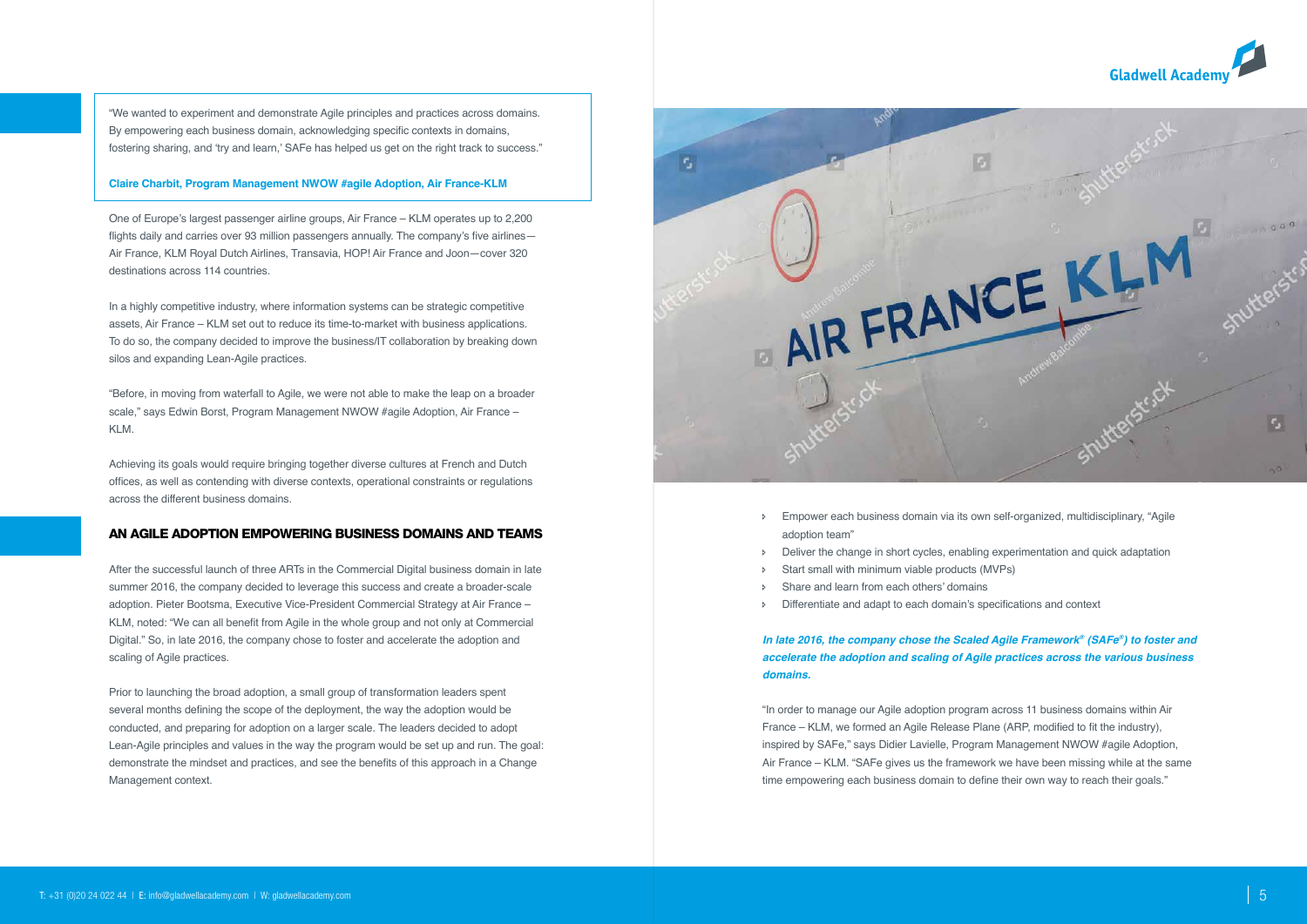Each business domain (Commercial, Cargo, Flight and Ground Operations, Engineering & Maintenance, Finance, Human Resources) joined the ART with its own change team named Agile Adoption Team—and self-organized as a product team. As a mix of IT and business, the Adoption Team defines the specific objectives, approach, and steps to take in its domain: people to train, Agile product teams to form, coaching needed, communication plan, monitoring progress, and more.

The company formed "Transversal Tracks," (groups that tie into all business domains), which joined the ART: Human Resources (e.g. role description, training, and coaching), Finance and Portfolio Management (IT investment processes), Tooling and Capabilities, Communication, and "IT Readiness." This setup brought value to the 11 domains by not having to reinvent the wheel and ensured consistency in harmonized solutions.

*Air France – KLM engaged with BlinkLane Consulting & Gladwell Academy for guidance and training. Around 150 team members in the Agile Adoption ART, from the various business domains and Transversal Track teams, attended Introduction to Agile training, with about 50% of them taking the Leading SAFe course.* 

Some of the Transversal tracks went through specially designed workshops regarding Lean Budgeting, Agile KPIs & Reporting , and Agile HR, for instance. Those supporting the various adoption teams either attended the SAFe Scrum Master training or were already certified SPCs. So far, more than 300 colleagues from the Adoption ART and from the regular ARTs have followed the Leading SAFe training.



#### ALIGNING THE STAKEHOLDERS ON A "DEFINITION OF AWESOME"

Prior to kickoff, all business domains and Transversal Track groups aligned on a common definition of awesome with four themes:

- Ð **Agile Enterprise** In the Air France KLM enterprise, the autonomous, stable, and cross-functional teams are the cornerstones of the organization for driving innovation and continuous improvement. The Transversal processes support and stimulate an Agile way of working and mindset at all levels. This allows the company to focus on continuously maximizing quality and delivering value to the customer.
- employees. Quality as well as effectiveness go up. The company succeeds by driving down the time-to-market, and increasing the Net Promotor Score.
- **Leadership** Air France KLM develops servant leaders who empower Agile teams and value streams. They engender trust, work with a clear purpose, and provide direction to all levels of the Agile Enterprise. They are recognized for their Agile leadership, enabling others to succeed and drive the organization for continuous improvement. They focus on goals instead of tasks.
- **Employee Engagement** The organization is recognized as a best place to work. As a result, it attracts talented people. It works closely with customers. People feel responsible and autonomous for their products and results. Employee satisfaction is high and demonstrated by EPS (active promotors).

#### BIG-ROOM KICKOFF IN PARIS: PI PLANNING EVENT #1

The company officially kicked off the Air France – KLM New Ways of Working#agile ART at the first PI planning event in March 2017 in Paris. The Release Train Engineer (RTE), Odile Moreau from BlinkLane, was part of a small group of transformation leaders called The Core Team. The team, which includes three from Air France – KLM and three from BlinkLane, helps foster the adoption and structure; organize the program and its events; support the domains and the Transversal tracks; and monitor the progress and the results.

The five Transversal tracks, 11 business domain adoption teams, and the Core Team formed the ART, with 150 people. The company's group CIO, Jean-Christophe Lalanne, and Commercial Strategy EVP, Pieter Bootsma, attended as executive sponsors and set the tone for the importance of the initiative.

At the first PI event, Air France – KLM introduced a logo created specifically for the program, which added strategic emphasis.



**Value Creation** – The Agile adoption aims to create more value—for customers and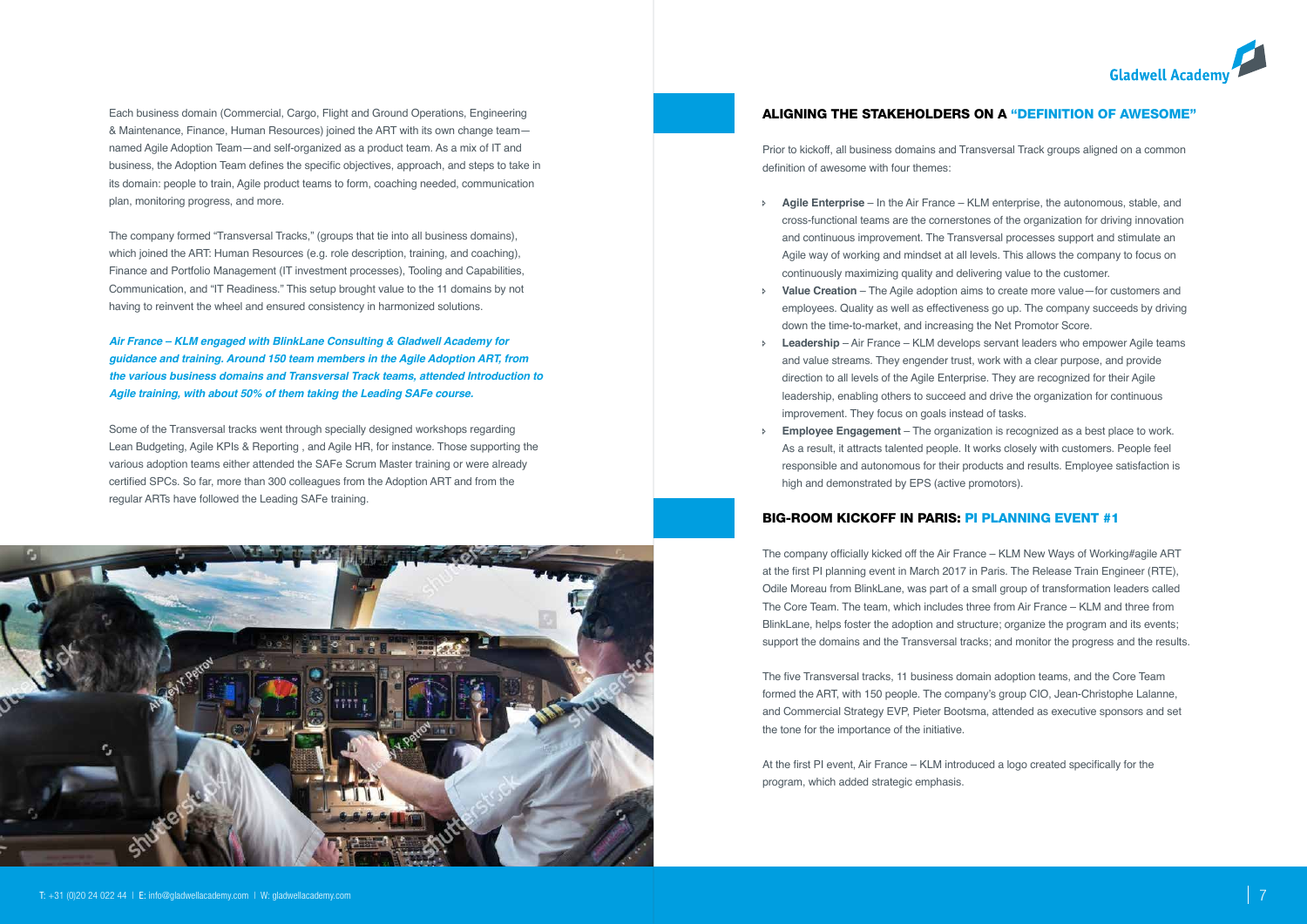

Team members from France and the Netherlands came together, bringing distinctive cultures and very diverse states of Agile: some were new to Agile principles and some brought several years of experience

"Although this approach and the PI Planning event was new for most people, everyone was really driven and motivated to share experiences, learn from each other, try and experiment, and work toward results," Lavielle says.

Yet despite that excitement, many were hesitant to break out of their own groups and talk with those they had never met. Thus transformation leaders requested that anyone adding yarn to the program board—indicating dependencies—discuss it directly with the individuals involved.

As the first PI progressed, teams achieved about 60 percent of their stated objectives, on average. In leading up to the second PI, they applied the lessons learned and set more accurate, quantifiable objectives.

At the start of the second PI, Air France – KLM began a new practice of having each business domain and Transversal Track share its business results with the entire group as a PI begins. At the same time, this served as an opportunity to Inspect and Adapt what worked and what didn't.

*By the third PI, in the fall of 2017, Air France – KLM had grown to 208 product teams and eight ARTs across Commercial Digital, Cargo, Commercial, and AF Flight Ops.*

The KLM HR division and the AF Ground Services have both organized Value Stream workshops to either launch new trains or reorganize their current Agile teams into an ART. The same applies to Digital Commercial. Following on the continuous Inspect & Adapt, Commercial Digital will also reorganize its current ARPs to allow for more alignment on the business objectives and improve its delivery model.

#### LESSONS LEARNED AND BEST PRACTICES

Along the way, they learned a number of lessons to improve their efforts going forward:

- Ð Have an approach for dealing with the diversity across domains, both in their Agile maturity and in their specific context and constraints (operational, security, and regulations)
- Ð Establish strong ownership in each business domain via an individual adoption team
- Ð Since most of the dependencies lie between Transversal Tracks (HR or Finance impediments) and business domains, co-create solutions for Transversal topics that facilitate exchanges and encourage learning from each other
- Ð Actively address the challenge of changing the managerial mindset and leadership styles
- Ð Understand that setting realistic goals for the next 15 weeks will be difficult for most, as is learning to set smaller, more realistic goals
- Ð Encourage individuals to ask for help from someone in a Transversal Track or the Core Team
- Ð Ensure that the team members who are not 100% dedicated and co-located commit to objectives and organize in a way to still be able to work together and produce results
- Ð Ask for regular feedback to respond to uncertainties and come up with valuable results
- Ð Leave personal egos at the door and achieve common objectives

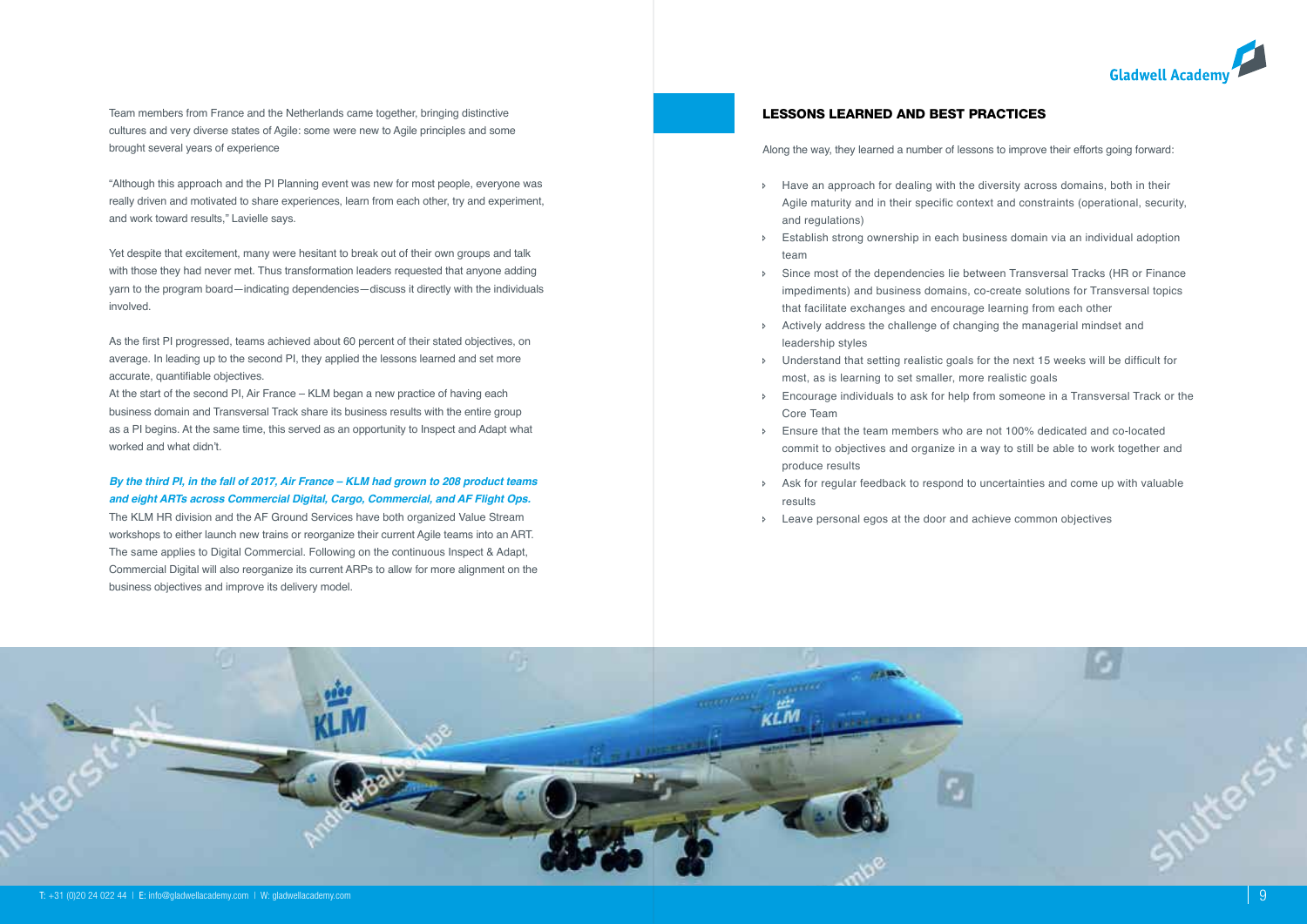

#### INVESTING IN ROLE-BASED TRAINING

Where it can, the company trains with the SAFe curriculum. All RTEs go through SAFe Release Train Engineer training. Scrum Masters with the PSM certification are offered the SAFe for Scrum Master training and certification when joining an ARP. The same applies for Product Owner. Team members also attend SAFe for Teams when they join an ARP. Additionally, the company developed training and workshops for Lean Budgeting, using the Weighted Shortest Job First, and other practical guidelines.

A community of 40 coaches support the effort at various levels: teams, domain, adoption, and enterprise. This community is growing in maturity and results. In the third PI, the company will focus on internalization and growth of the coaches, ensuring a more sustainable and economical support for the Agile community.



#### **RESULTS: 20% MORE EFFECTIVE DELIVERY**

Since deploying SAFe, Air France – KLM notes greater collaboration between business domains and Transversal Tracks. Within three months, their efforts began paying off in business results in the Cargo group:

- Ð **Time-to-market** Each ART team delivers on its promises every three weeks. Since moving to SAFe, the company released 17 times in the live environment in seven months compared to every six months previously.
- Ð **Quality** Of the 17 releases, the company had to delay just one due to a major incident
- **Productivity** SAFe teams deliver, on average, more than 20% more effectively than waterfall teams
- **Adaptability** With a PI cycle of 12 weeks, Air France KLM has been able to pivot its vision three times in the past year, allowing the company to tap into new business opportunities much more quickly and easily
- **Market share** The company gained 20% market share in the small and medium logistics market alone with this flexibility
- **Predictability** The velocity of ARTs builds in more predictability and enables teams to take ownership and show greater craftsmanship. Team stability is also an important success factor in results
- Ð **Business value** On one offering, the company exceeded expectation by 25% **Employee satisfaction** – PI Planning results in better transparency and autonomy for the teams. Seeing the vision in the Cargo group encourages team members to contribute to the business value and increases their work satisfaction, as well as
- collaboration between business and IT
- Ð **Customer satisfaction** Air France KLM is more intimate with its clients. All Product Owners from the business side have a greater understanding of the demand. Going live with small changes and new functionality every three weeks gives them a faster feedback loop and more rapid pivoting, enabling groups to deliver greater value in its IT solutions

- "One of the biggest changes has been in the value delivered to the end customers," says
	-
	-

Franck Hasselot, RTE for Cargo Ops. "Cargo is a B2B business that serves big logistics clients and we have very strong ties with around 600 Customer Service Organization employees catering to the highly volatile needs of our customers."

Air France – KLM looks forward to seeing ever-greater progress as it moves toward DevOps, allowing the ARTs to deliver end-to-end with an integrated team.

"We have started experimenting more with weighted shortest job first (WSJF) in our priority at the Features level," Moreau says. "We also want to harness the work with Portfolio Management and Lean budgeting."